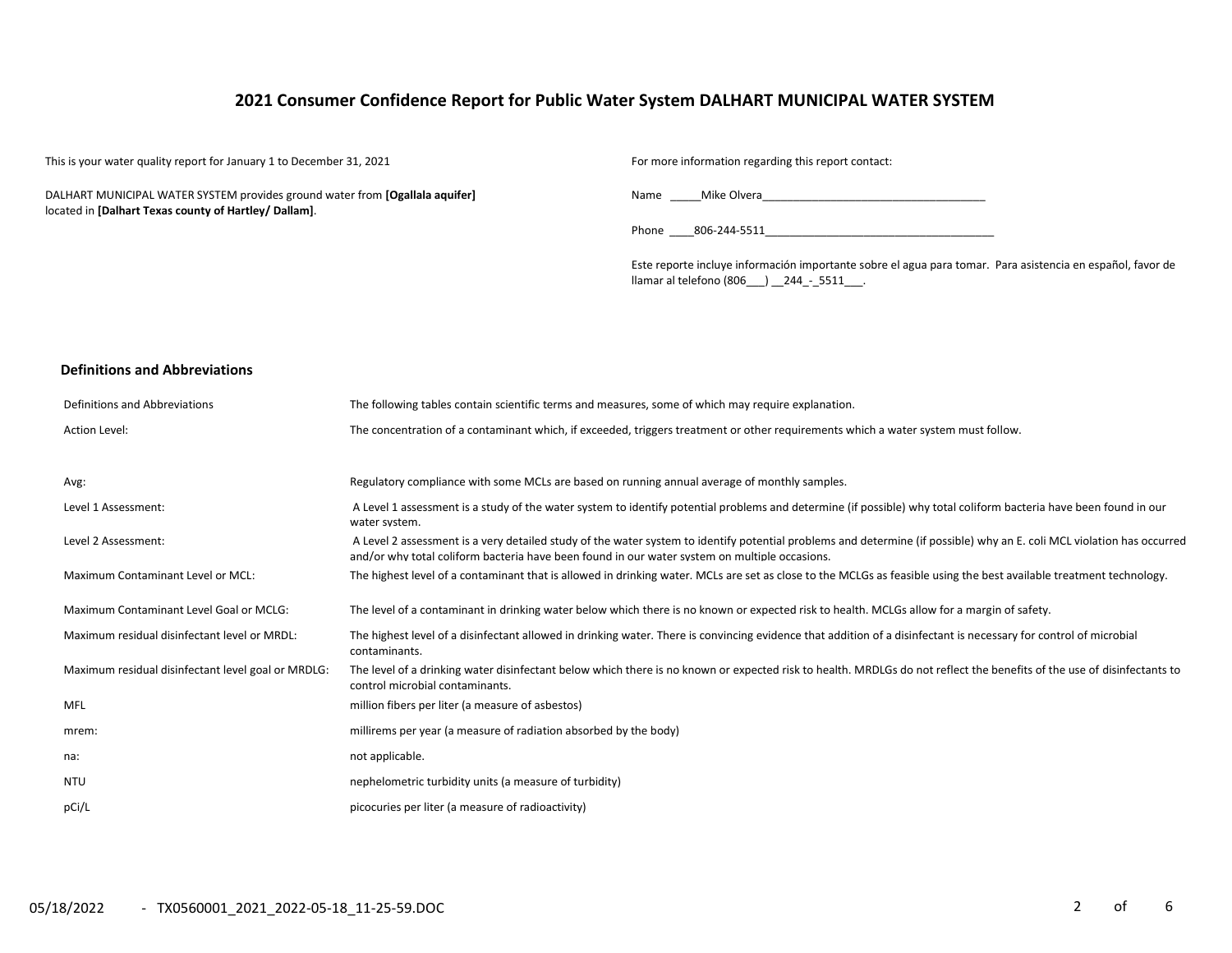### **Definitions and Abbreviations**

| ppb:                       | micrograms per liter or parts per billion                                           |
|----------------------------|-------------------------------------------------------------------------------------|
| ppm:                       | milligrams per liter or parts per million                                           |
| ppq                        | parts per quadrillion, or picograms per liter (pg/L)                                |
| ppt                        | parts per trillion, or nanograms per liter (ng/L)                                   |
| Treatment Technique or TT: | A required process intended to reduce the level of a contaminant in drinking water. |

# **Information about your Drinking Water**

The sources of drinking water (both tap water and bottled water) include rivers, lakes, streams, ponds, reservoirs, springs, and wells. As water travels over the surface of the land or through the ground, it dissolves naturally-occurring minerals and, in some cases, radioactive material, and can pick up substances resulting from the presence of animals or from human activity.

Drinking water, including bottled water, may reasonably be expected to contain at least small amounts of some contaminants. The presence of contaminants does not necessarily indicate that water poses a health risk. More information about contaminants and potential health effects can be obtained by calling the EPAs Safe Drinking Water Hotline at (800) 426-4791.

Contaminants that may be present in source water include:

- Microbial contaminants, such as viruses and bacteria, which may come from sewage treatment plants, septic systems, agricultural livestock operations, and wildlife.

- Inorganic contaminants, such as salts and metals, which can be naturally-occurring or result from urban storm water runoff, industrial or domestic wastewater discharges, oil and gas production, mining, or farming.

- Pesticides and herbicides, which may come from a variety of sources such as agriculture, urban storm water runoff, and residential uses.

- Organic chemical contaminants, including synthetic and volatile organic chemicals, which are by-products of industrial processes and petroleum production, and can also come from gas stations, urban storm water runoff, and septic systems.

- Radioactive contaminants, which can be naturally-occurring or be the result of oil and gas production and mining activities.

In order to ensure that tap water is safe to drink, EPA prescribes regulations which limit the amount of certain contaminants in water provided by public water systems. FDA regulations establish limits for contaminants in bottled water which must provide the same protection for public health.

Contaminants may be found in drinking water that may cause taste, color, or odor problems. These types of problems are not necessarily causes for health concerns. For more information on taste, odor, or color of drinking water, please contact the system's business office.

You may be more vulnerable than the general population to certain microbial contaminants, such as Cryptosporidium, in drinking water. Infants, some elderly, or immunocompromised persons such as those undergoing chemotherapy for cancer; persons who have undergone organ transplants; those who are undergoing treatment with steroids; and people with HIV/AIDS or other immune system disorders, can be particularly at risk from infections. You should seek advice about drinking water from your physician or health care providers. Additional guidelines on appropriate means to lessen the risk of infection by Cryptosporidium are available from the Safe Drinking Water Hotline (800-426-4791).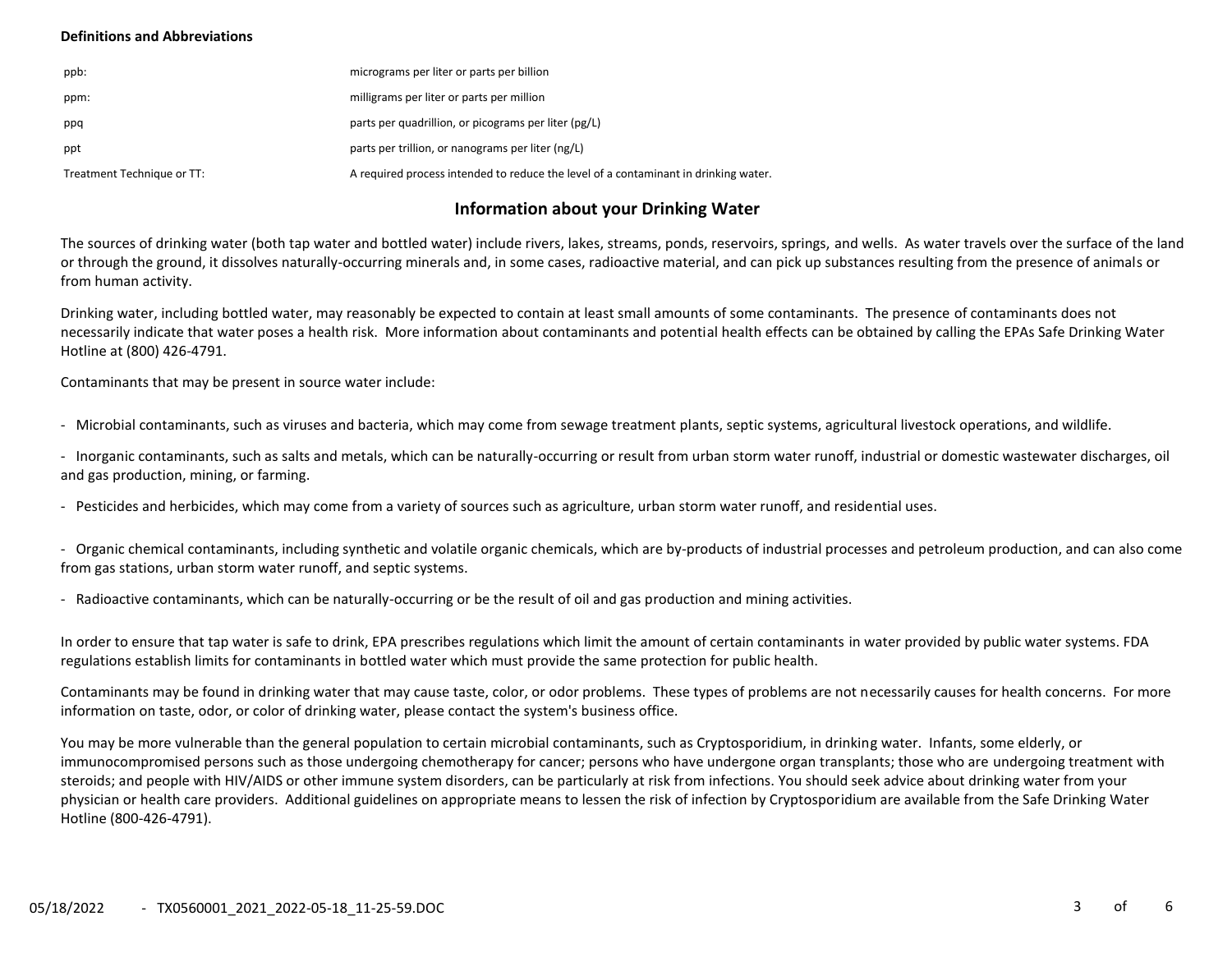If present, elevated levels of lead can cause serious health problems, especially for pregnant women and young children. Lead in drinking water is primarily from materials and components associated with service lines and home plumbing. We are responsible for providing high quality drinking water, but we cannot control the variety of materials used in plumbing components. When your water has been sitting for several hours, you can minimize the potential for lead exposure by flushing your tap for 30 seconds to 2 minutes before using water for drinking or cooking. If you are concerned about lead in your water, you may wish to have your water tested. Information on lead in drinking water, testing methods, and steps you can take to minimize exposure is available from the Safe Drinking Water Hotline or at http://www.epa.gov/safewater/lead.

#### **Information about Source Water**

TCEQ completed an assessment of your source water, and results indicate that some of our sources are susceptible to certain contaminants. The sampling requirements for your water system is based on this susceptibility and previous sample data. Any detections of these contaminants will be found in this Consumer Confidence Report. For more information on source water assessments and protection efforts at our system contact **[insert water system contact][insert phone number]**

#### **Coliform Bacteria**

| Maximum Contaminant<br>Level Goal | <b>Total Coliform</b><br>Maximum<br>Contaminant Level | Highest No. of Positive | Maximum Contaminant Level or Fecal Coliform Samples | Fecal Coliform or E. Coli   Total No. of Positive E. Coli | Violation | Likely Source of Contamination        |
|-----------------------------------|-------------------------------------------------------|-------------------------|-----------------------------------------------------|-----------------------------------------------------------|-----------|---------------------------------------|
|                                   | 1 positive monthly<br>sample.                         |                         |                                                     |                                                           |           | Naturally present in the environment. |

| Lead and Copper | Date Sampled | <b>MCLG</b> | <b>Action Level (AL)</b> | 90th Percentile | # Sites Over AL | <b>Units</b> | Violation | <b>Likely Source of Contamination</b>                                                                        |
|-----------------|--------------|-------------|--------------------------|-----------------|-----------------|--------------|-----------|--------------------------------------------------------------------------------------------------------------|
| <b>Copper</b>   | 04/29/2020   | 1.3         | <b></b>                  | 0.069           |                 | ppm          |           | Erosion of natural deposits; Leaching from wood<br>preservatives; Corrosion of household plumbing<br>cyctame |

# **2021 Water Quality Test Results**